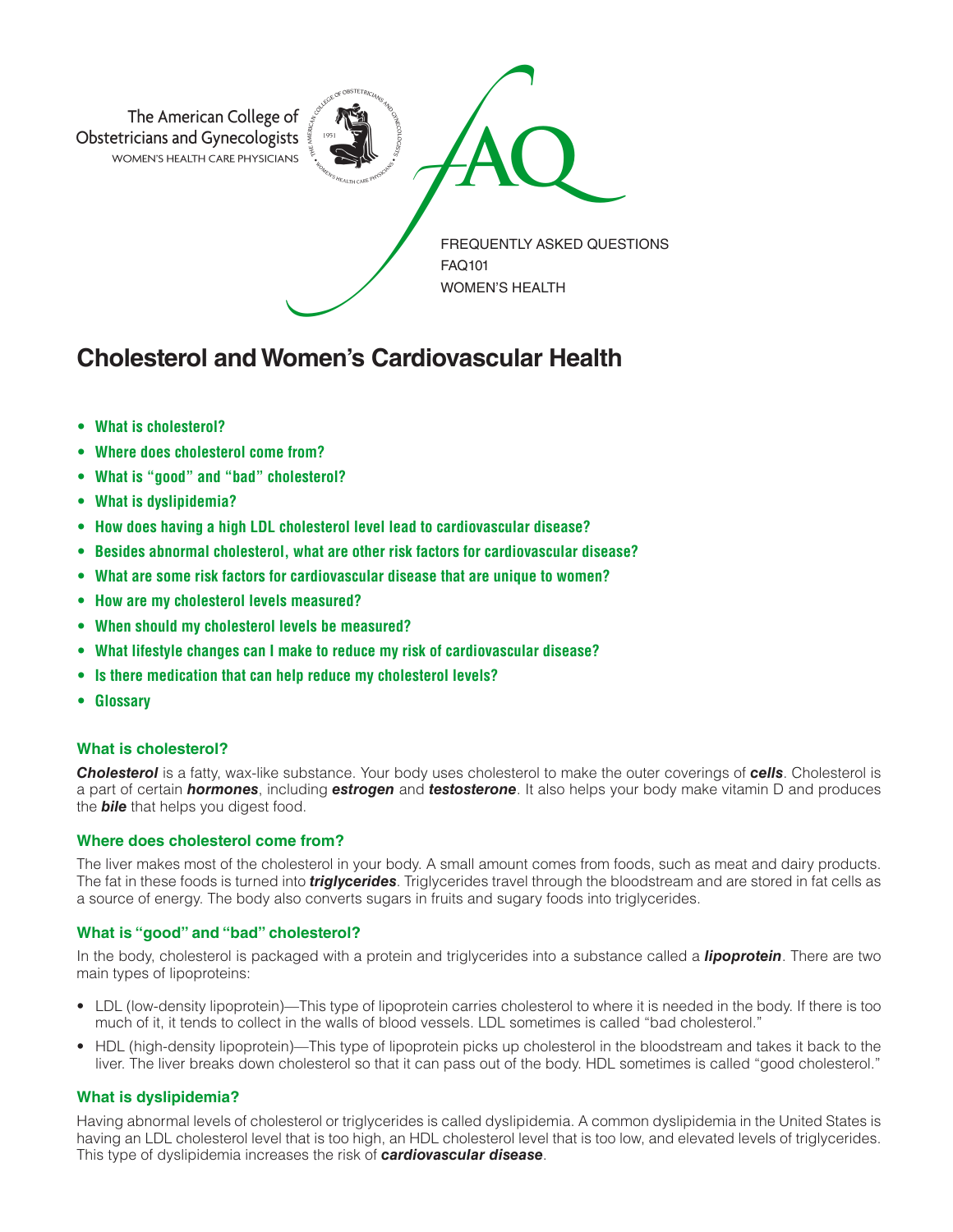#### **How does having a high LDL cholesterol level lead to cardiovascular disease?**

When the level of LDL is high, it can collect inside the walls of blood vessels. When the level of HDL is low, there may not be enough available to remove the "bad cholesterol" from the blood vessels. LDL within the walls of blood vessels triggers a response by the body's *immune system*. Eventually, this immune response can lead to a buildup of a substance called plaque in the blood vessels. Plaque can narrow and harden the arteries, a condition called *atherosclerosis*.

Over time, plaque can develop into a blood clot that narrows or blocks the flow of blood in an artery. If this occurs in an artery in the heart, it can cause a *heart attack*. If this occurs in an artery in the brain, it can cause a *stroke*.

#### **Besides abnormal cholesterol, what are other risk factors for cardiovascular disease?**

Other risk factors are advancing age, male sex, family history, smoking, physical inactivity, obesity, a poor diet, and medical conditions such as *diabetes mellitus* and high blood pressure.

#### **What are some risk factors for cardiovascular disease that are unique to women?**

*Polycystic ovary syndrome*, high blood pressure disorders that occur during pregnancy, and *gestational diabetes* are all risk factors for cardiovascular disease that are unique to women.

#### **How are my cholesterol levels measured?**

A simple blood test can show if your cholesterol levels are healthy. A complete lipoprotein analysis measures the levels of total cholesterol, LDL cholesterol, HDL cholesterol, and triglycerides.

#### **When should my cholesterol levels be measured?**

Women without risk factors should have their cholesterol levels measured every 5 years beginning at age 45 years. Women who have risk factors for cardiovascular disease may need to start cholesterol screening earlier.

#### **What lifestyle changes can I make to reduce my risk of cardiovascular disease?**

The following changes may reduce your risk of cardiovascular disease:

- Eat a heart-healthy diet. A heart-healthy diet is one that emphasizes vegetables, fruits, beans, and low-fat dairy products; includes fish and poultry; and limits red meat, sugary foods and drinks, and sodium.
- Exercise. Exercise strengthens your heart and promotes the health of your blood vessels. It helps boost your HDL levels and lower blood pressure levels.
- Lose weight. Weight loss is recommended if you are overweight or obese.
- Stop smoking. Smoking is one of the biggest risk factors for heart disease. It decreases HDL levels and may increase the level of triglycerides in your blood.

#### **Is there medication that can help reduce my cholesterol levels?**

Statins are drugs that cause the liver to make less cholesterol. In addition to lowering LDL levels, they also may help decrease the levels of triglycerides and increase levels of HDL.

#### **Glossary**

*Atherosclerosis:* Narrowing and clogging of the arteries by a buildup of plaque deposited in vessel walls; also called hardening of the arteries.

**Bile:** A substance made in the liver that helps digest fats.

*Cardiovascular Disease:* Disease of the heart and blood vessels.

*Cells:* The smallest units of a structure in the body; the building blocks for all parts of the body.

**Cholesterol:** A natural substance that serves as a building block for cells and hormones and helps to carry fat through the blood vessels for use or storage in other parts of the body.

**Diabetes Mellitus:** A condition in which the levels of sugar in the blood are too high.

**Estrogen:** A female hormone produced in the ovaries.

*Gestational Diabetes:* Diabetes that arises during pregnancy.

**Heart Attack:** Damage to an area of heart muscle that occurs when its blood supply is interrupted. It almost always is caused by narrowing or blockage of the arteries in the heart.

*Hormones:* Substances made in the body by cells or organs that control the function of cells or organs. An example is estrogen, which controls the function of female reproductive organs.

*Immune System:* The body's natural defense system against foreign substances and invading organisms, such as bacteria that cause disease.

**Lipoprotein:** A substance that transports cholesterol to and from the liver throughout the blood.